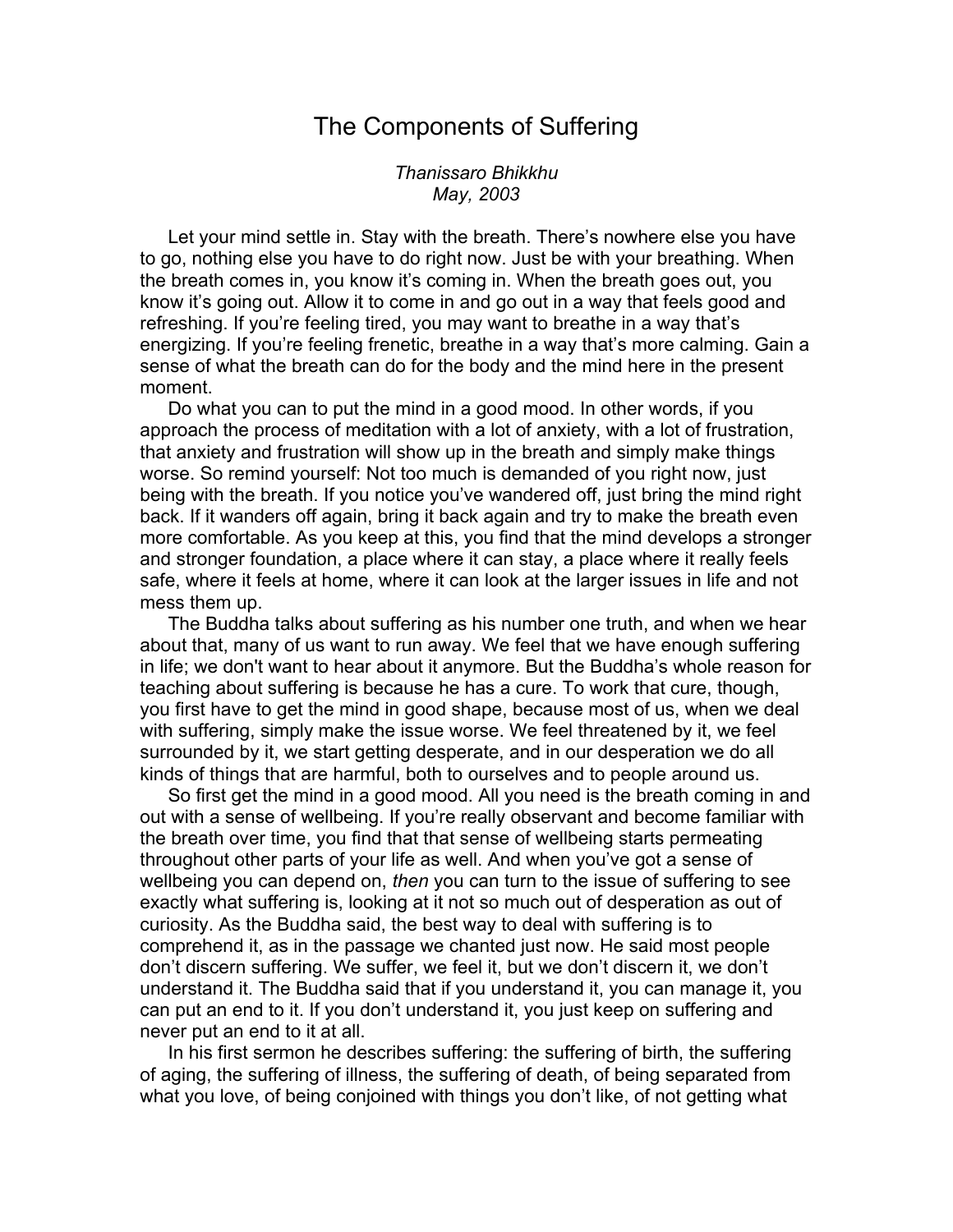you want. That seems to be a pretty good summation, but then he boils it down to even more basic terms. This is where the discussion gets technical. He analyses suffering down to five heaps, five clinging-aggregates: form imbued with clinging, feeling imbued with clinging, perceptions, thought-fabrications, and consciousness, all imbued with clinging. The clinging is the important element. It's what turns ordinary form, feeling, and so forth, into suffering.

We're often told that these aggregates are the Buddha's description of what we are, but that wasn't his purpose in formulating this teaching. His purpose was to give us tools for breaking suffering down into manageable pieces. For most of us, suffering is an enormous issue, much larger and more pressing than the abstract question of who or what we are. When suffering comes, it overwhelms us. We can't stand up under its weight. In fact that's one of the traditional definitions of suffering: that which is hard to bear. And it's hard to bear because we feel overwhelmed. When it hits hard, it seems like an enormous mountain filling our awareness. We can't get a handle on it. The purpose of dividing it into these five heaps is to break the mountain down into gravel, and the gravel down into dust. This helps us realize that no matter what the type of suffering—whether it's the suffering of aging, illness, death, the suffering of separation, the suffering of not getting what we want—it can all be analyzed into just five sorts of things. That's all it is. And furthermore we can look at these five sorts of things and see that there's nothing there worth suffering over. We build enormous narratives around our pains, but what are those narratives? They're just perceptions combined with the thought-fabrications built out of them. If we cling to those narratives they're going to make us suffer. But if we take them apart, we see that there's nothing much there.

So the Buddha has us focus, not so much on the story line, but on the building blocks we use to put the story line together. If you get down to the building blocks, you begin to see how artificial this whole process is—because these aggregates are not things. They're actually activities, things we do. We suffer because we cling to certain activities, certain movements of the mind. So to cut through this clinging, you have to keep breaking your suffering down and analyzing it: What's going on here? Suppose there's a pain in your leg and you're suffering from it. What's going on there? There's the form of the body, and then there are the actual feelings of pain. And then there are the perceptions, the labels you put on the feeling; the thought-fabrications, the stories you build around the feeling; and then the consciousness, the repeated acts of being conscious of all these things.

So instead of building up the stories around the feeling—getting angry about the feeling, getting upset about it, worrying about it—if the mind is calm enough you can start taking the suffering surrounding the feeling apart. What's going on? What's actually there? There's the form of the body, which is actually separate from the feeling, although we often glom the two together. If there's a pain in our knee, it feels like our whole knee is nothing but pain. But if you look at it carefully, there's the form of your body, and then there are the feelings flickering around the form. They're not a single, solid thing. Many times we perceive the feeling to be a solid thing, but now we're taking that perception apart. Actually there's not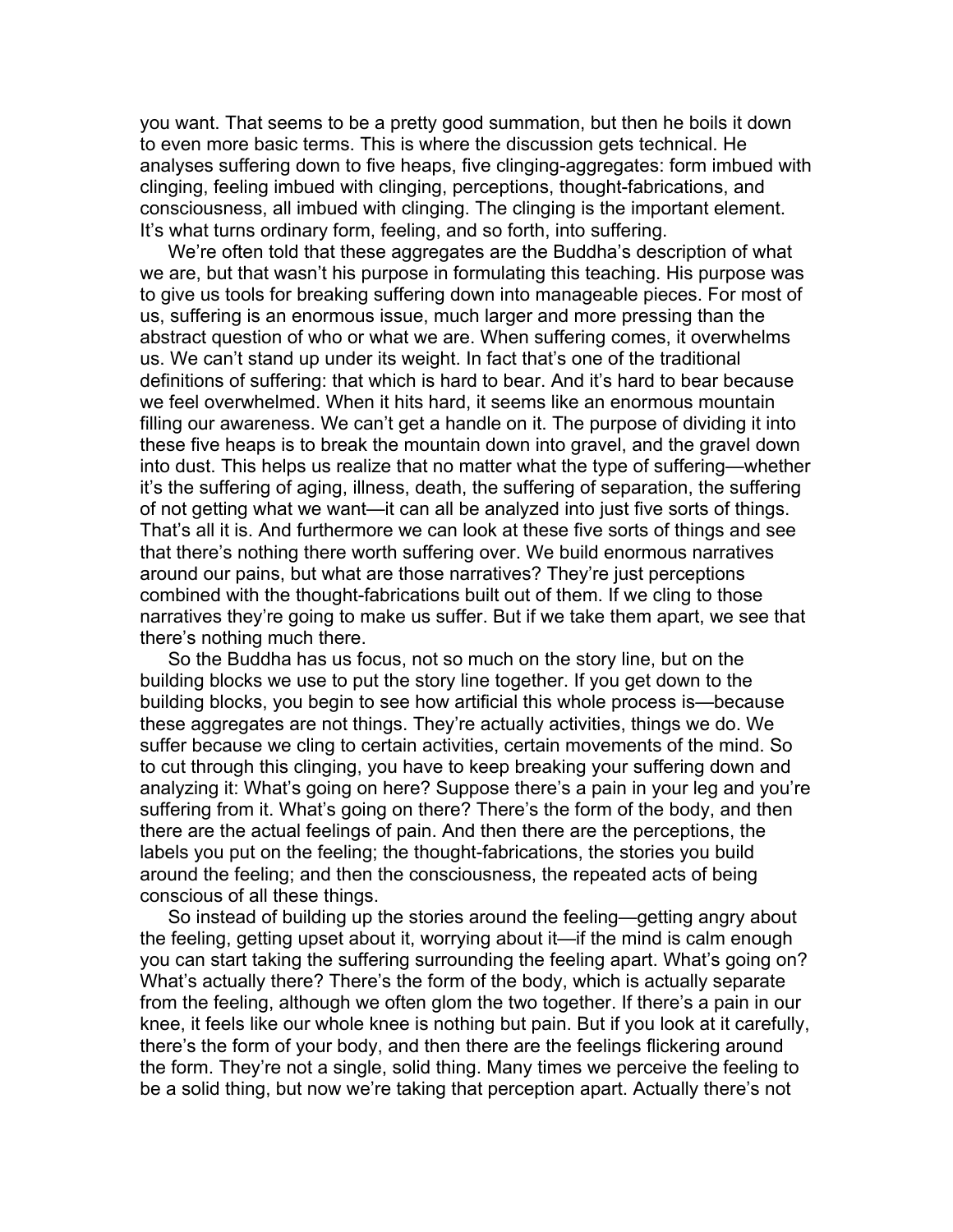just one perception. There are many repeated perceptions, just as there are many moments of feeling. This is why these things are called *khandhas,* or heaps. Like heaps of gravel or heaps of sand, they're made out of small individual events, small individual motions, either physical motions or mental motions. So you break them down, break them down. And once they're broken down, they're not too big to handle. You can change them. For example, those perceptions you applied to the feelings: What happens if you change them from perceptions of "pain" to simply perceptions of "sensation"?

Or you can try to analyze the sensation into its physical aspects: the sensation of warmth or heat, or maybe a sense of blockage that feels solid. If you actually take those solid feelings apart, though, you begin to see they're not so solid after all.

Then there are the stories you build up around the sensations, the fears of what will happen if you don't do something about the pain. If you sit here for the next hour, is your leg going to fall off? Will you harm the tissues of the body by cutting off the blood? The mind can build up all sorts of stories about the sensations, but instead of looking at the stories and getting caught up in the story line, just look at them as words coming through the mind without your having to believe them. Simply watch the stories as individual words. Then you begin to see that if you cling to the story line, you make the pain worse. So why cling to it? You don't have to follow the story line. It's not a movie you've paid to see. You're not missing anything important if you don't follow it through to the end.

So what you want to do is take the suffering apart into its component parts and locate the clinging that turns those component parts into the suffering. If you take each component part on it's own, it's not all that bad. The aggregate itself is not suffering. There can be a pain in the leg but we suffer simply because we identify with it, we lay claim to it as ours. That's why we suffer. Without the act of identification, without the clinging, there would be no suffering. The mental label that says "mine" or "my pain," "my leg," or whatever: What happens if you drop it? You don't have to think it. There's nobody forcing you to think it. There's simply the force of habit. And habits can be changed.

As you take the suffering apart into little bits and pieces like this, it's a lot more manageable. Many times the pain may still be there, but there's no suffering. Or sometimes when you're not worked up about it, the pain actually goes away. Some physical pains are physical in their causes; others are more mental in theirs. Even physical pain has its mental component, as the mind chooses which sensations to focus on and which ones to ignore, which ones to downplay and which ones to magnify with its stories and running commentary. You can see this mental component clearly when you stop the commentary, or when you just step back and watch the commentary as you would something curious, and say "Well, why would I believe that?", and suddenly the suffering goes away. Whether or not the pain is still there, the suffering is gone.

That's when you see that the issue was not the pain but the unnecessary suffering you created by clinging to these feelings and perceptions. When you see clearly the things you've been clinging to, and that they're not really worth